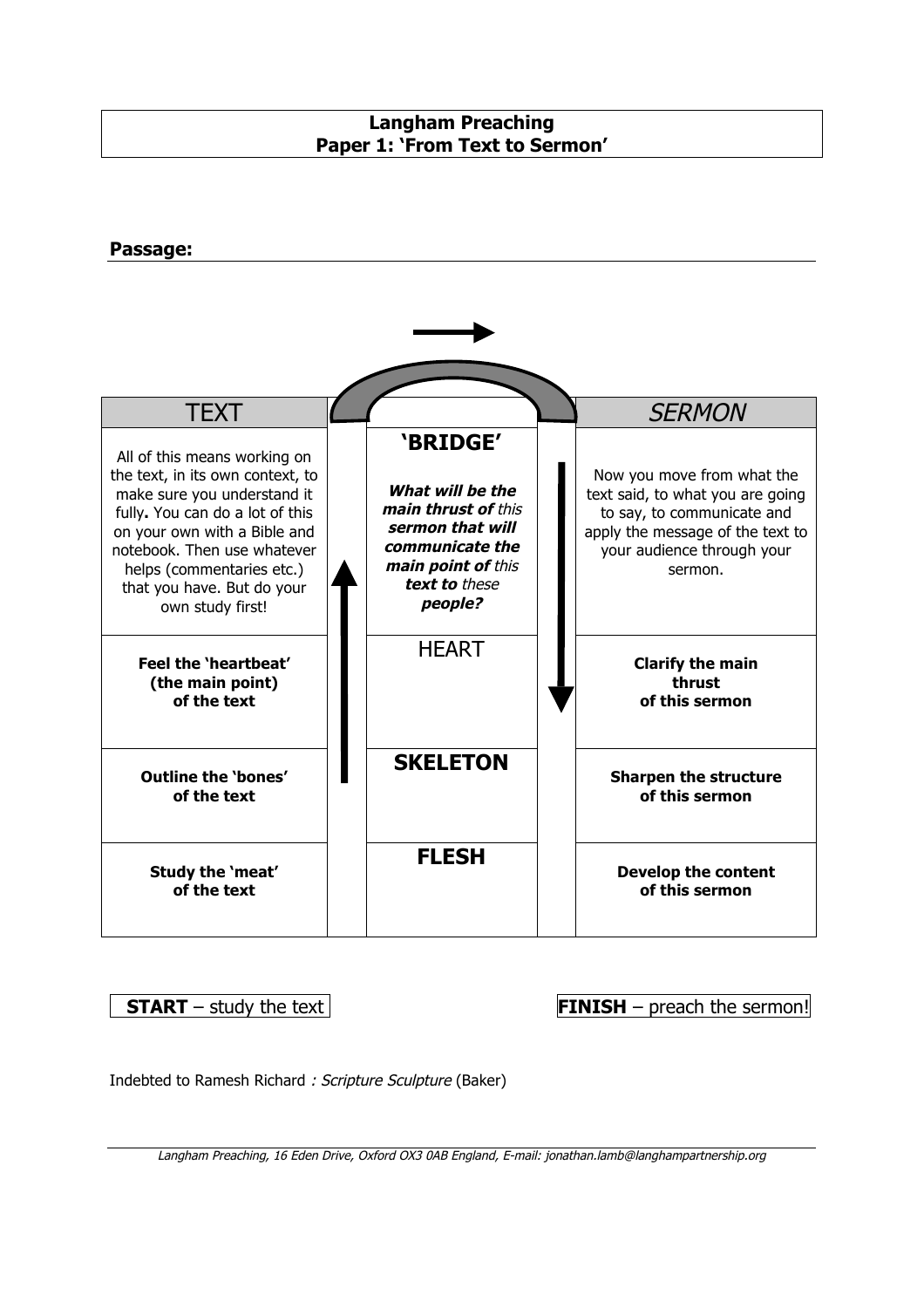# **Langham Preaching Paper 2: Studying a Bible passage**

Bible passage: \_\_\_\_\_\_\_\_\_\_\_\_\_\_\_\_\_\_\_\_\_

| 1. Understanding the passage in context                                                                          |                                                          |                                                      |  |  |
|------------------------------------------------------------------------------------------------------------------|----------------------------------------------------------|------------------------------------------------------|--|--|
| <b>Kind of literature</b>                                                                                        | Historical context (author, situation, people)           | Editorial context (what comes before and after)      |  |  |
|                                                                                                                  |                                                          |                                                      |  |  |
| 2. Understanding the passage in detail (exegesis)                                                                |                                                          |                                                      |  |  |
| Key words, emphases, contrasts, linksetc<br><b>FLESH</b>                                                         | Outline structure and flow of thought<br><b>SKELETON</b> | Main theme, main point of the author<br><b>HEART</b> |  |  |
|                                                                                                                  |                                                          |                                                      |  |  |
| 3. Understanding the passage in relation to the whole Bible : connections with other Bible passages and teaching |                                                          |                                                      |  |  |
|                                                                                                                  |                                                          |                                                      |  |  |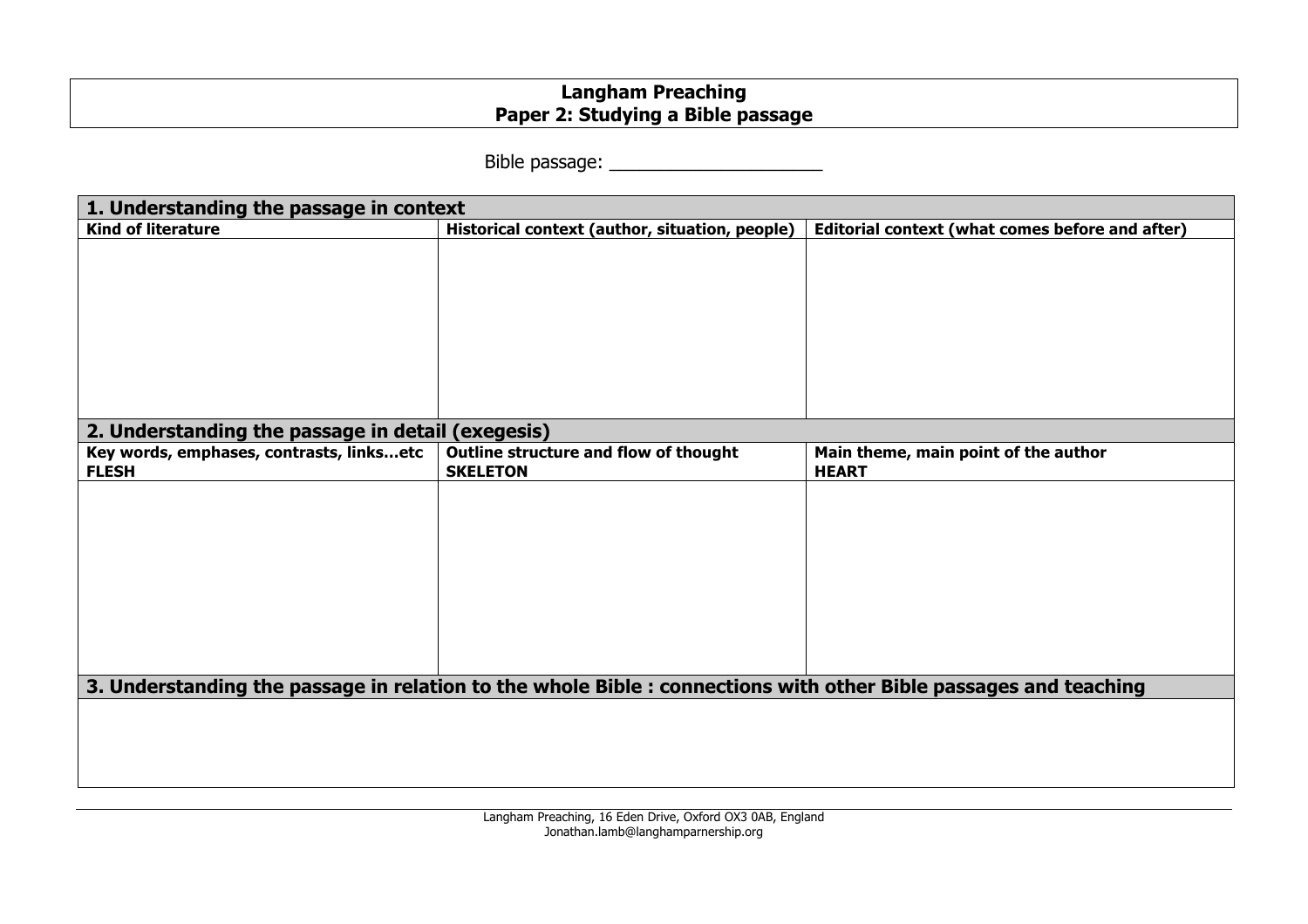## **Langham Preaching Paper 3: Side A & Side B**

## **SIDE A: THE HEARTBEAT AND OUTLINE OF THE PASSAGE**

**Bible reference: \_\_\_\_\_\_\_\_\_\_\_\_\_\_\_\_\_\_\_\_\_\_\_\_\_\_\_\_\_\_\_\_\_**

**Written/spoke by \_\_\_\_\_\_\_\_\_\_\_\_\_\_\_\_\_\_** 

**to \_\_\_\_\_\_\_\_\_\_\_\_\_\_\_\_\_\_\_\_\_\_\_\_\_\_\_\_\_\_**

### **The Outline of the Passage**

What are the main sections of the passage? In each section, what is the writer saying to the readers at the time? Use full sentences in past tense. (There may not be 4 main sections – there could be less. Only sometimes would there be more.)

**1. (vs \_\_\_\_\_\_\_\_\_ )**

**2. (vs \_\_\_\_\_\_\_\_\_ )**

**3. (vs \_\_\_\_\_\_\_\_\_ )**

**4. (vs \_\_\_\_\_\_\_\_\_ )**

### **The Heartbeat of the Passage**

Sum up what the writer was saying to the listeners at the time in one sentence. Try to make the sentence as clear, concise and complete as possible. It should be past tense and include the name of the writer and original hearers.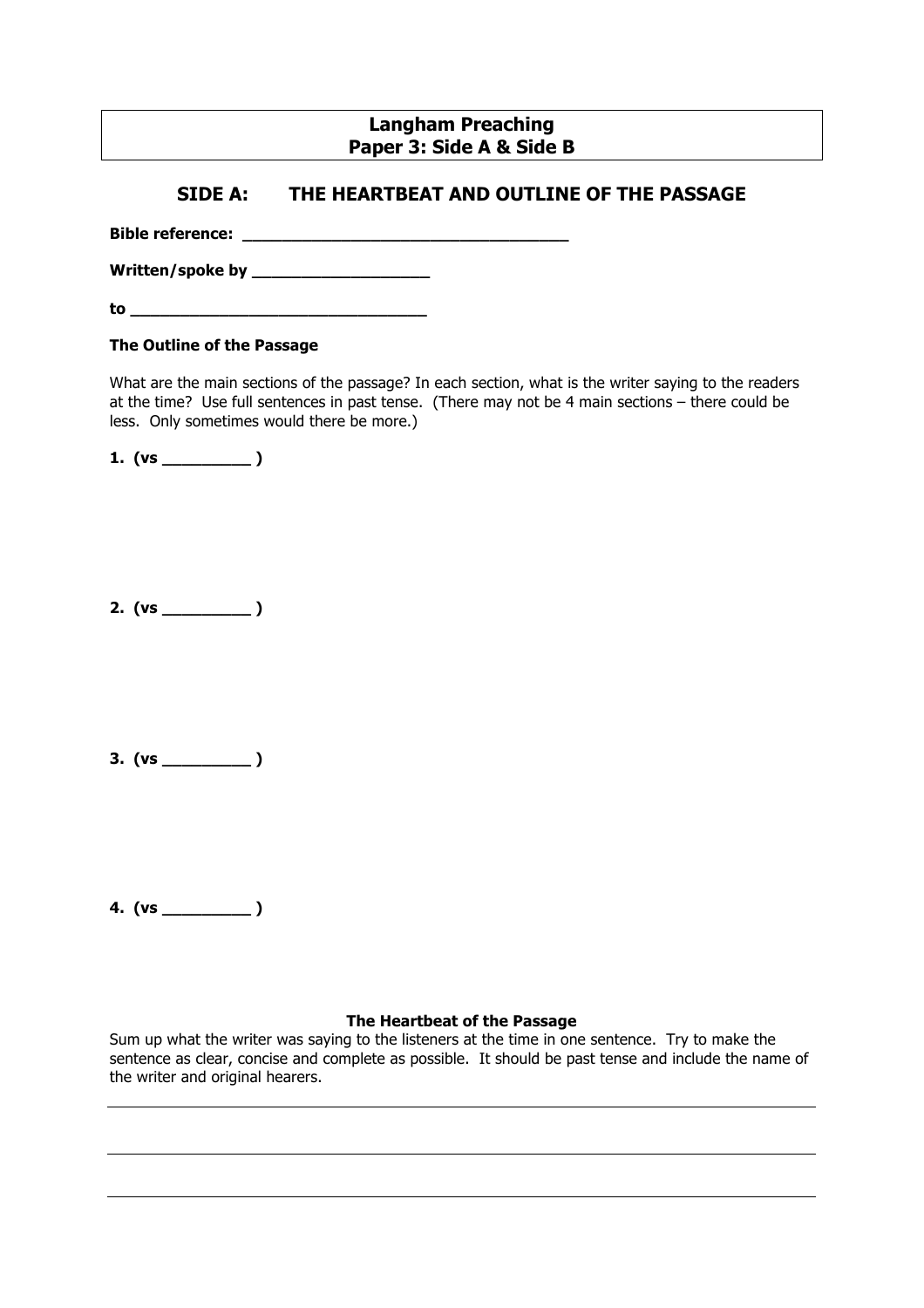### **SIDE B: THE HEARTBEAT AND OUTLINE OF YOUR SERMON**

**Bible reference: \_\_\_\_\_\_\_\_\_\_\_\_\_\_\_\_\_\_\_\_\_\_\_\_\_\_\_\_\_\_\_\_\_**

**Your audience: \_\_\_\_\_\_\_\_\_\_\_\_\_\_\_\_\_\_\_\_\_\_\_\_\_\_\_\_\_\_\_\_\_** 

### **The Heartbeat of your Sermon**

What are you going to say to your listeners? Write one sentence that is clear, concise and complete. It should be present tense with personal pronouns (I, we,…).

#### **The Outline of your Sermon**

What are the main sections of your sermon? In each section, what will you say to your listeners? Each section should link clearly to the heartbeat sentence. Use full sentences in present tense. For each section have brief, memorable headings. It is good, if possible, for these to reflect something of your heartbeat. (As on side A, there may not be 4 sections – you might have less.)

**SIMPLICITY** is important, so try to avoid having too many sub-points.

**1. (vs \_\_\_\_\_\_\_\_\_ )**

**2. (vs \_\_\_\_\_\_\_\_\_ )**

**3. (vs \_\_\_\_\_\_\_\_\_ )**

**4. (vs \_\_\_\_\_\_\_\_\_ )**